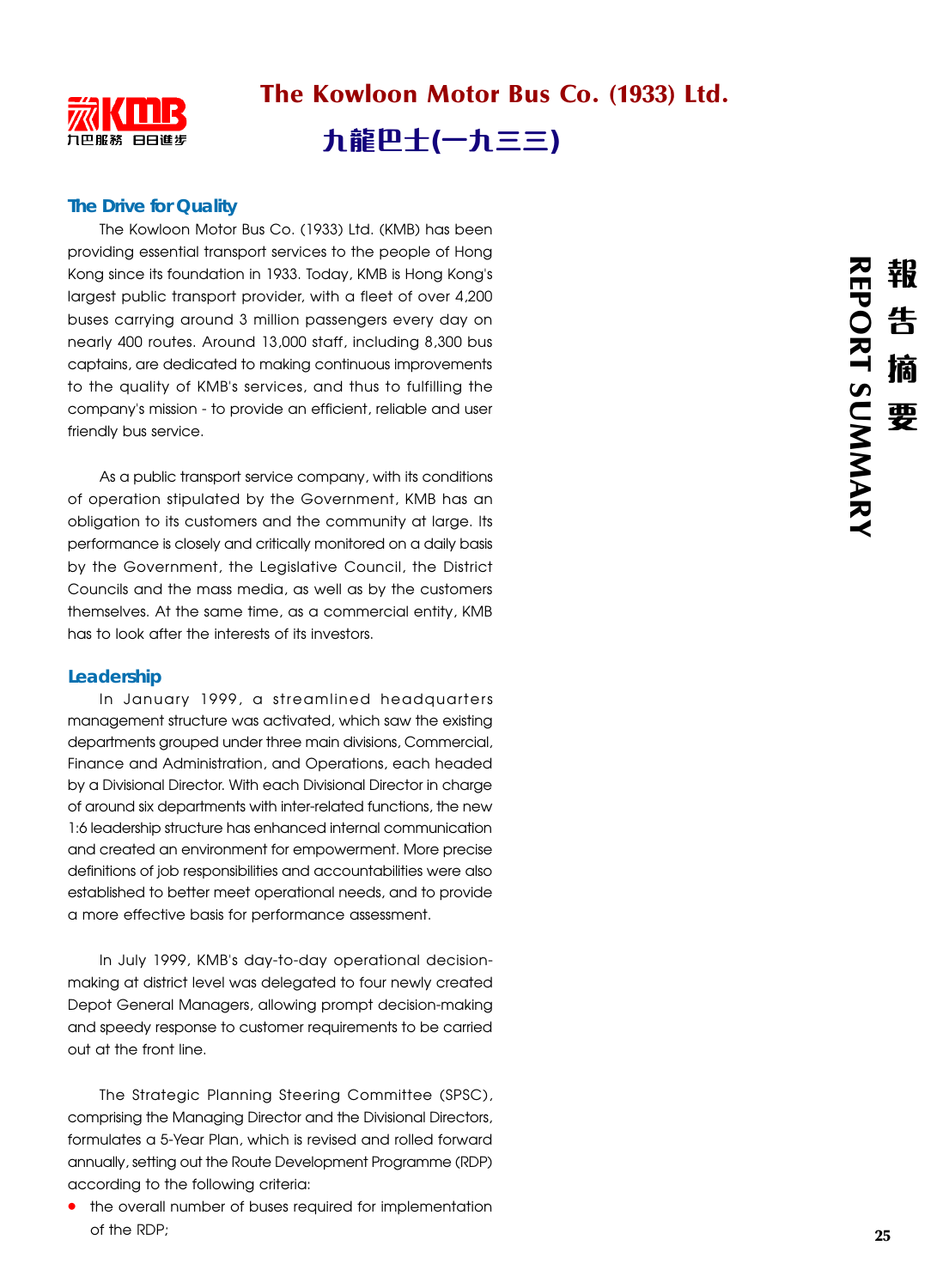- **•** the development of depots required for the construction, maintenance, servicing and parking of vehicles;
- **•** the provision of transport information and facilities; and
- **•** the financial implications of implementing the programme.

## **Strategic Planning**

KMB formulates strategic planning by utilising the output of a SWOT analysis to:

- **•** use strengths to take advantage of opportunities;
- use strengths to avoid threats;
- **•** take advantage of opportunities by overcoming weaknesses; and
- **•** minimise weaknesses and avoid threats.

The strategic planning is documented in the 5-Year Plan and reviewed on a yearly basis to take account of the market situation. Relevant Government departments, such as the Transport Department and the Financial Monitoring Unit of the Transport Bureau, as well as the 18 District Councils, are consulted regarding the 5-Year Plan.

Strategic planning is deployed through the Strategy Deployment Process (SDP). By means of the SDP, the rolling 5-Year Plan is operationalised annually at departmental level, through the formulation of objectives and action plans. The performance of individual departments is reviewed by the responsible Divisional Director, with the review results serving as input to consolidate the 5-Year Plan and annual departmental objectives for the coming year.

### **Customer and Market Focus**

KMB places a high priority on identifying and meeting its customers' expectations, in order to improve its service, retain the loyalty of existing customers and win new ones. Customers can voice their opinions through a variety of communication channels, such as the 24-hour Customer Service Hotline, the Passenger Opinion Cabin and the Customer Service Centres. Each year a series of Passenger Liaison Group meetings are held, at which passengers discuss bus-related issues that concern them with KMB's senior management face to face.

KMB also carries out regular surveys, focusing on key aspects such as network coverage, frequency, fares and service. Results from these surveys are used to identify areas for improvement and to enable comparisons to be made with other public transport operators. By evaluating its strengths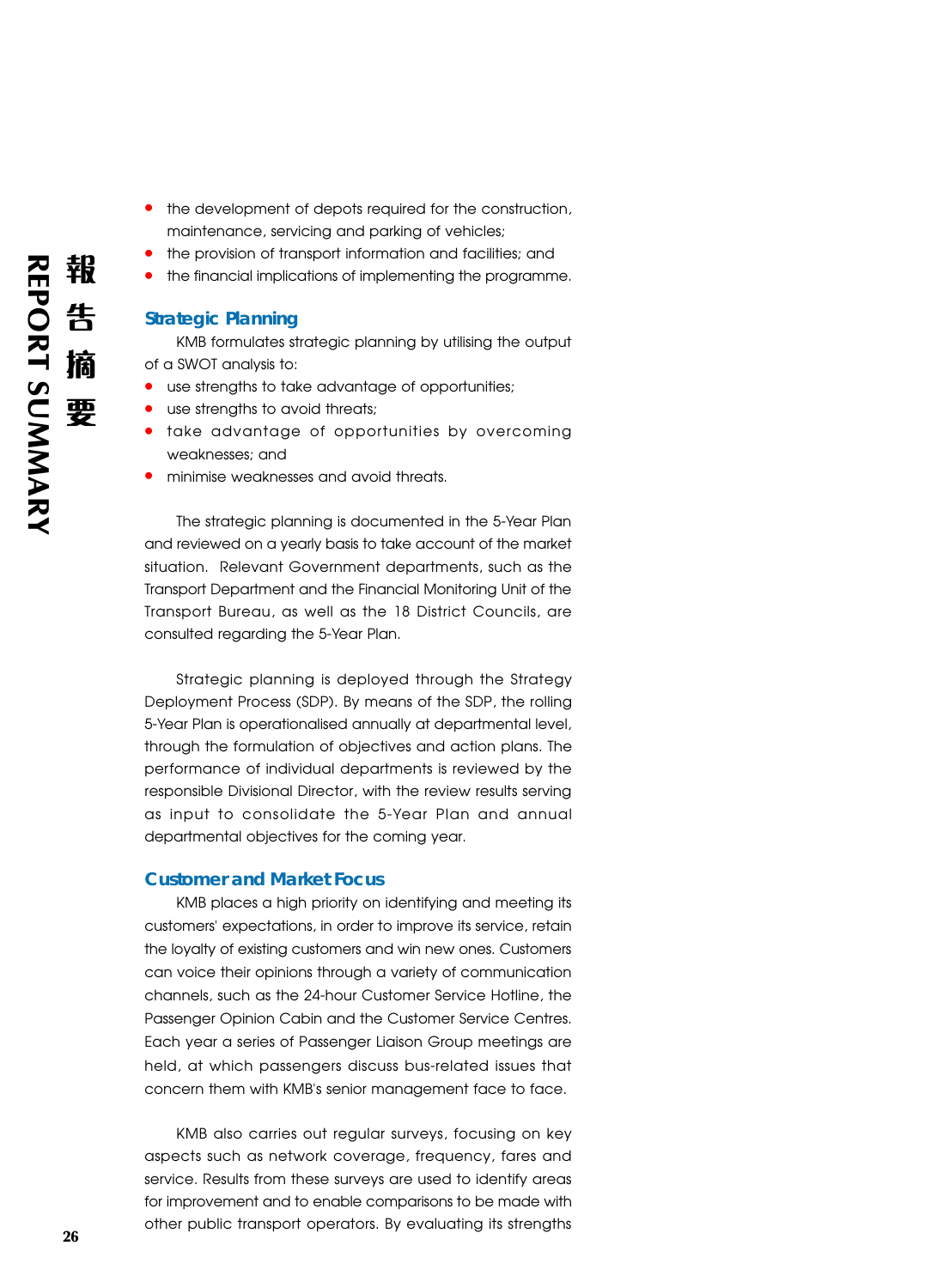and weaknesses, KMB is able not only to make improvements to its services, but also to ensure that it retains its competitive edge as the market leader.

## **Information and Analysis**

Data from both internal and external sources are collected to provide an effective and comprehensive flow of information. Departmental Performance Reviews are conducted according to five key performance measures:

- **•** customer and market measures, eg population change, ridership statistics and passenger feedback;
- **•** cost and finance measures, eg operational and financial costs, income and revenue;
- **•** stakeholder measures, eg staff, Government, District Councils and shareholders;
- **•** supply chain measures, eg suppliers and partners; and **•** operational measures, eg daily operations and
- maintenance.

Analysis of the information obtained is used by management to set goals, communicate performance targets and measure performance at all levels.

KMB has developed a range of in-house Information Technology Systems, including the award-winning Bus Maintenance Information System (BMS). By collating all information related to the servicing and maintenance of the bus fleet, BMS enables staff at all KMB depots to manage labour and material costs, enhance productivity and improve bus availability and reliability.

### **Human Resource Focus**

With a loyal workforce and a low staff turnover rate, senior management is dedicated to maintaining open communication with individual staff as well as with the Labour Unions. An annual training plan is established in accordance with organisational and individual needs to provide staff with a variety of training programmes. KMB also encourages staff development through continuous learning, with sponsorship available for job related training courses.

KMB's Bus Captain Training School, the only one of its kind in Hong Kong, offers both initial and in-service training to KMB's bus captains. The initial training programme, which lasts for 24 days, includes classroom lectures, driving instruction and route practice. Enhancement training courses are provided for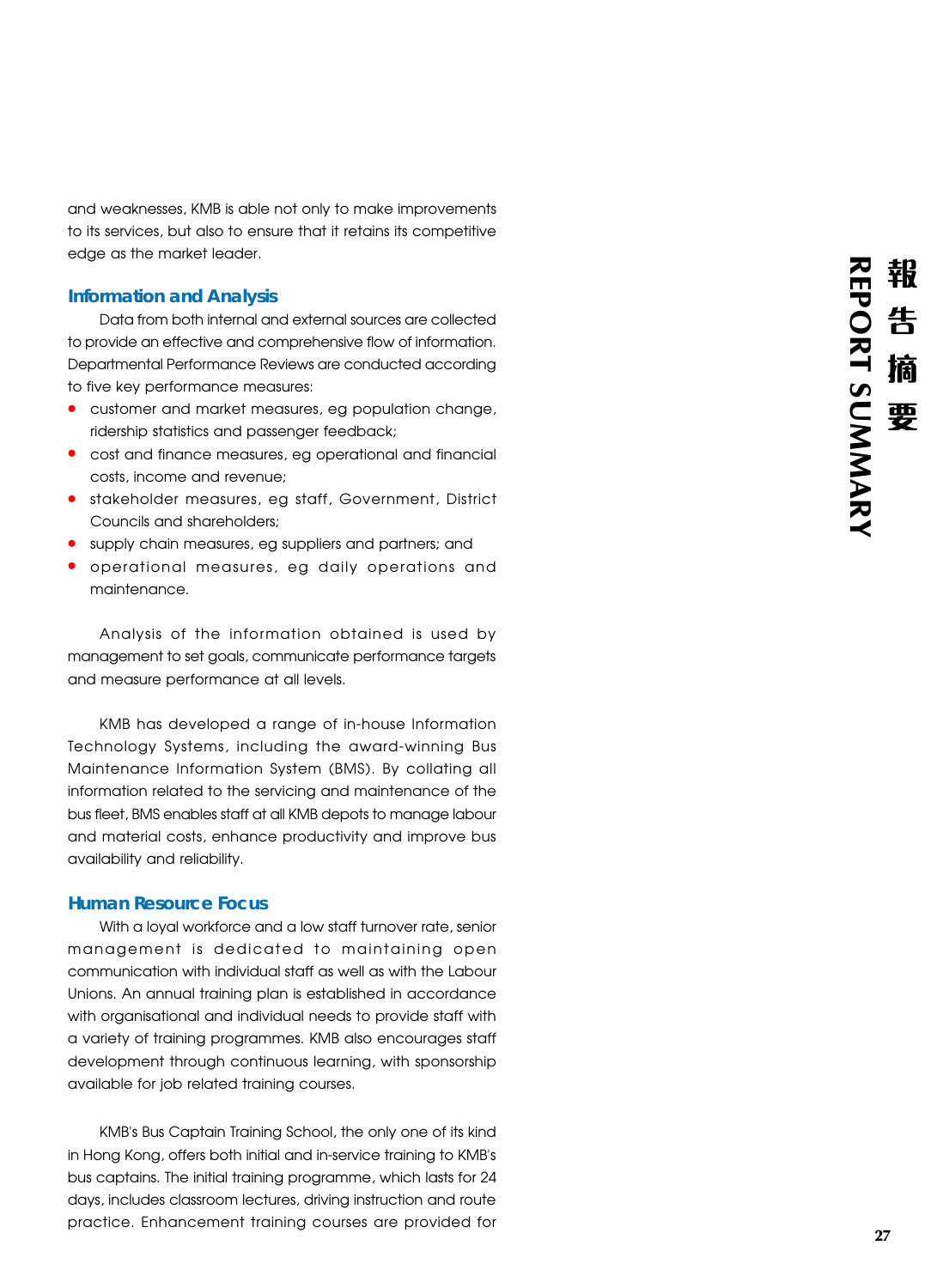experienced bus captains to refresh their awareness of road safety, the operation of new bus types and customer service. KMB also runs its own apprentice training school, the KMB Technical Training School, to foster the development of its maintenance and repair staff.

Good performance is recognised by a variety of awards and incentives, with 14 bonus and award schemes established to reward staff achievement in different areas. The annual Bus Captain of the Year Competition provides incentives for KMB bus captains, while setting a benchmark for driving skills and knowledge of passenger safety and traffic regulations.

#### **Process Management**

KMB's Headquarters, Traffic Department, and service and maintenance depots have all obtained ISO 9001 certification, making KMB the first public bus company in Hong Kong to implement ISO Quality Management Systems throughout its entire organisation. As well as meeting the highest international standards, all aspects of KMB's bus services, including vehicle assembly, maintenance, network planning, operations and supporting services, are geared to meeting the needs and expectations of its customers.

KMB's bus service is designed to be responsive to changing population trends and market demand. Information related to customer and market requirements is gathered systematically through a variety of channels, including the District Councils and various Government departments, as well as KMB's own Customer Service Hotline, Passenger Opinion Cabin, Customer Service Centres and Passenger Liaison Groups. Two innovations that have been introduced as a result of the analysis of such information are the Bus-Bus Interchange (BBI) Scheme and the reorganisation of bus stops on Nathan Road. The BBI Scheme, featuring wider network coverage and discounted interchange fares, has been progressively introduced in response to strong customer preference for more frequent services. The reorganisation of bus stops on Nathan Road, designed to increase the effectiveness of bus services on this busy urban corridor, has yielded very positive results, with the bus service cycle time reduced by 20% - 30% and ridership recording an increase of 4%.

### **Business Results**

The systematic approach to quality management and the